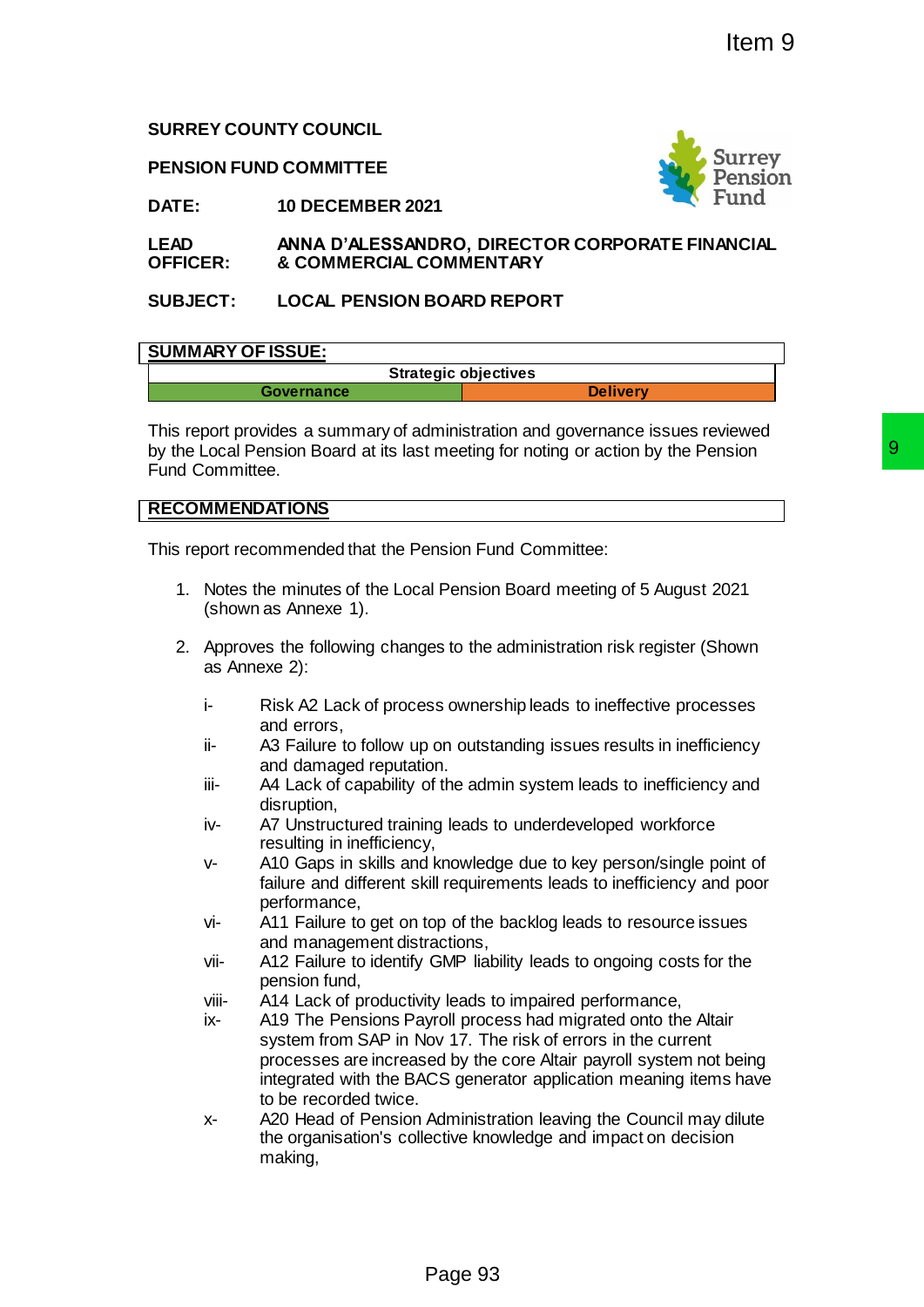- xi- A23 Management control of backlog leads to inaccurate Key Performance Indicators (KPI's) leading to a loss of confidence in levels of assurance from the Pensions Administration team and new risk and
- xii- A24, Management control of backlog leads to inaccurate Key Performance Indicators (KPI's) leading to a loss of confidence in levels of assurance from the Pensions Administration team.

# **REASONS FOR RECOMMENDATIONS:**

The Public Sector Pensions Act 2013 requires Local Pension Boards to assist the Scheme Manager in securing compliance with the LGPS Regulations and requirements imposed by the Pensions Regulator. This report provides the Pension Fund Committee with insight into the activities of the Local Board and furthers the successful collaboration of the Committee and Board in managing risk and compliance and promoting effective governance.

This meets the Fund's strategic governance and delivery objectives.

# **DETAILS:**

### **Forward plan and action tracker**

- 1. The Board was asked to review the forward plan and action tracker and the Chair noted that it was an incorrect version.
- 2. The Board discussed training requirements. Actions
	- a) Corrected action tracker version to be provided.
	- b) Public Sector Toolkit link to be resent and the completion monitored more closely.
	- c) The material on SharePoint and its archive are to be shared.

# **Turnaround Programme Update**

- 3. After a review of the Orbis partnership between ESCC and SCC, it was decided that management of pension administration should revert to the sovereign control of both councils.
- 4. SCC retained legacy responsibility for managing the administration of Surrey fire fighters pension scheme and the 4 London Boroughs' LGPS funds (Kensington & Chelsea; Westminster; Hammersmith & Fulham and Hillingdon).
- 5. After initially failing to agree on a revised pricing model, these bodies are all now in the process of exiting Surrey's management from April 2021 to February 2022.
- 6. The Pension Turnaround Programme was established with Phase 1 overseeing the dissolution of the Orbis pension partnership, along with reversion to sovereign authorities and the exit of the London Boroughs and Phase 2 focusing on redesigning the organisation. A three-year roadmap has been developed, which was presented to the Board. **Solution Starter Scheme Scheme Scheme Scheme 11 and Startegic governance and PETALS:**<br> **Porward plan and action tracker**<br>
1. The Board was asked to review the forw<br>
Chair noted that it was an incorrect vers<br>
2. The Board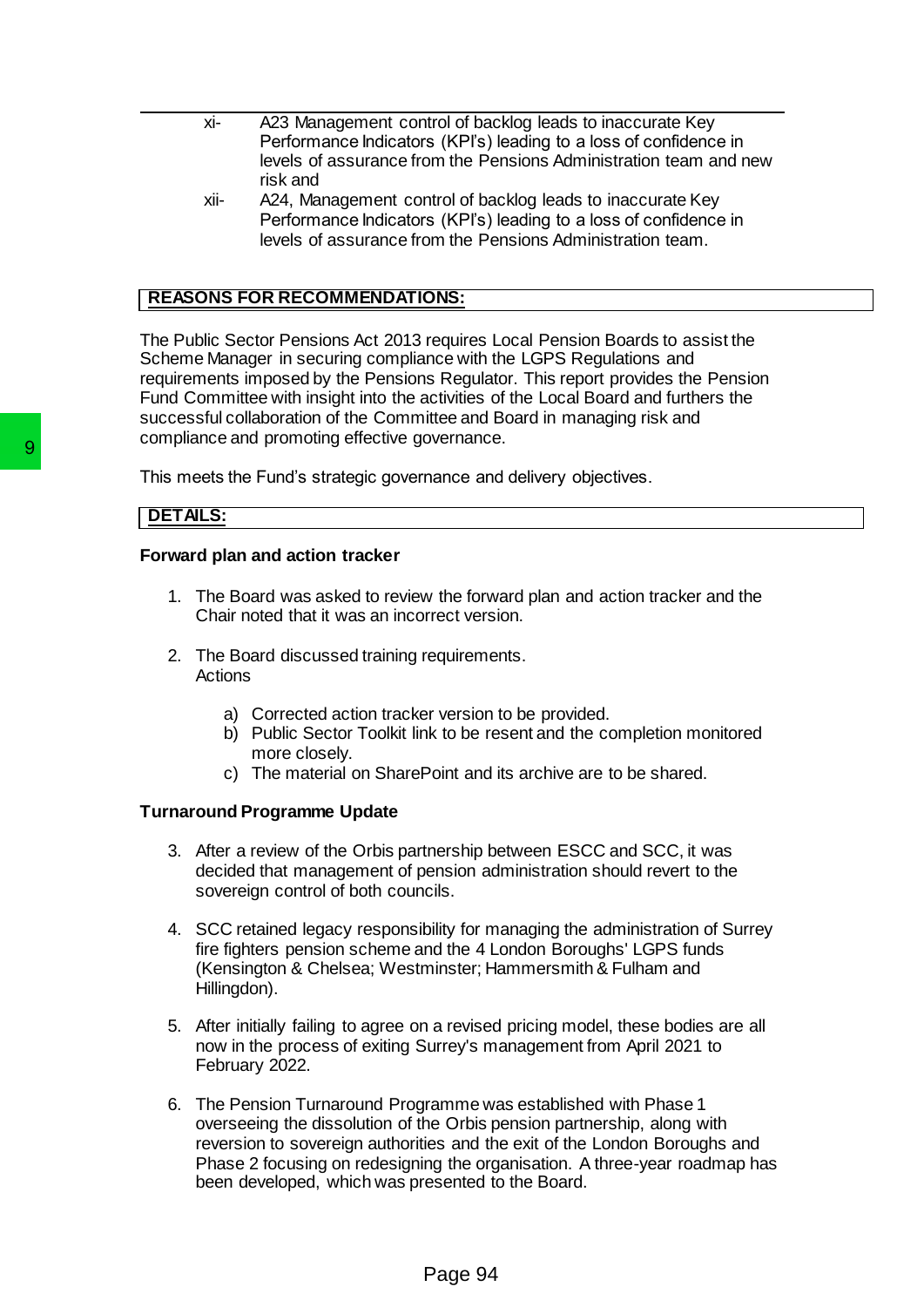### Phase 1 programme update

- 7. Completed activity since the last update:
	- a) Migration of SFRS.
	- b) Migration of London Borough of Hillingdon.
- 8. Planned activity:
	- a) Ongoing activity with the exits of Westminster City Council and the London Borough of Hammersmith and Fulham.

### Phase 2 programme update

- 9. Executive Summary:
	- a) Consultation period closed
	- b) Response to consultation including final structure issued to all staff and Tus
	- c) Bespoke workshops to support staff with expressions of interest and interview planning underway
	- d) Recruitment for Heads of Service planned and interview dates known
	- e) Recruitment approach for all other roles agreed
	- f) Marketing campaign starting with AON webinar and "teaser" video planned
- 10. Organisational redesign update:
	- a) Completed activity this period: n/a
	- b) Planned activity for next period:
		- i- Meeting with Heywoods to explore what capability is available that we may not be leveraging;
		- ii- Prepare Business Case to set out options for Pensions Helpdesk.
	- c) Risks/dependencies:
- iii- Maintain ongoing dialogue with Business Operations re Pensions Helpdesk (i.e. to determine whether current design can meet future aims and ambitions at a cost that delivers the best value) so that decision can be made at an appropriate point Fraction that the distance of the state of the state of the state of planeta and interview dates known<br>all other roles agreed<br>achievic planet and interview dates known<br>in all other roles agreed<br>incid:<br>the stock of explore
- 11. People and recruitment update:
	- a) Completed activity this period:
		- i- Equality Impact Assessment completed;
		- ii- Voluntary severance applications confirmed;
		- iii- Response to consultation document including confirmed structure issued to staff and Trade Unions (confirmed structure is included as Annexe 1);
		- iv- Marketing campaign in progress.
	- b) Planned activity for next period:
		- i- Finalise marketing campaign;
		- ii- "Teaser" marketing video launched;
		- iii- AON webinar;
		- iv- Head of Service advertisements and shortlisting completed;
		- v- Head of Accounting & Governance interviews (ringfenced post).
	- c) Risks/dependencies:
		- i- Date by which leadership structure can be in place is dependent on notice periods of successful candidates – likely to be longer notice periods if external appointments made.
- 12. Process and technology update: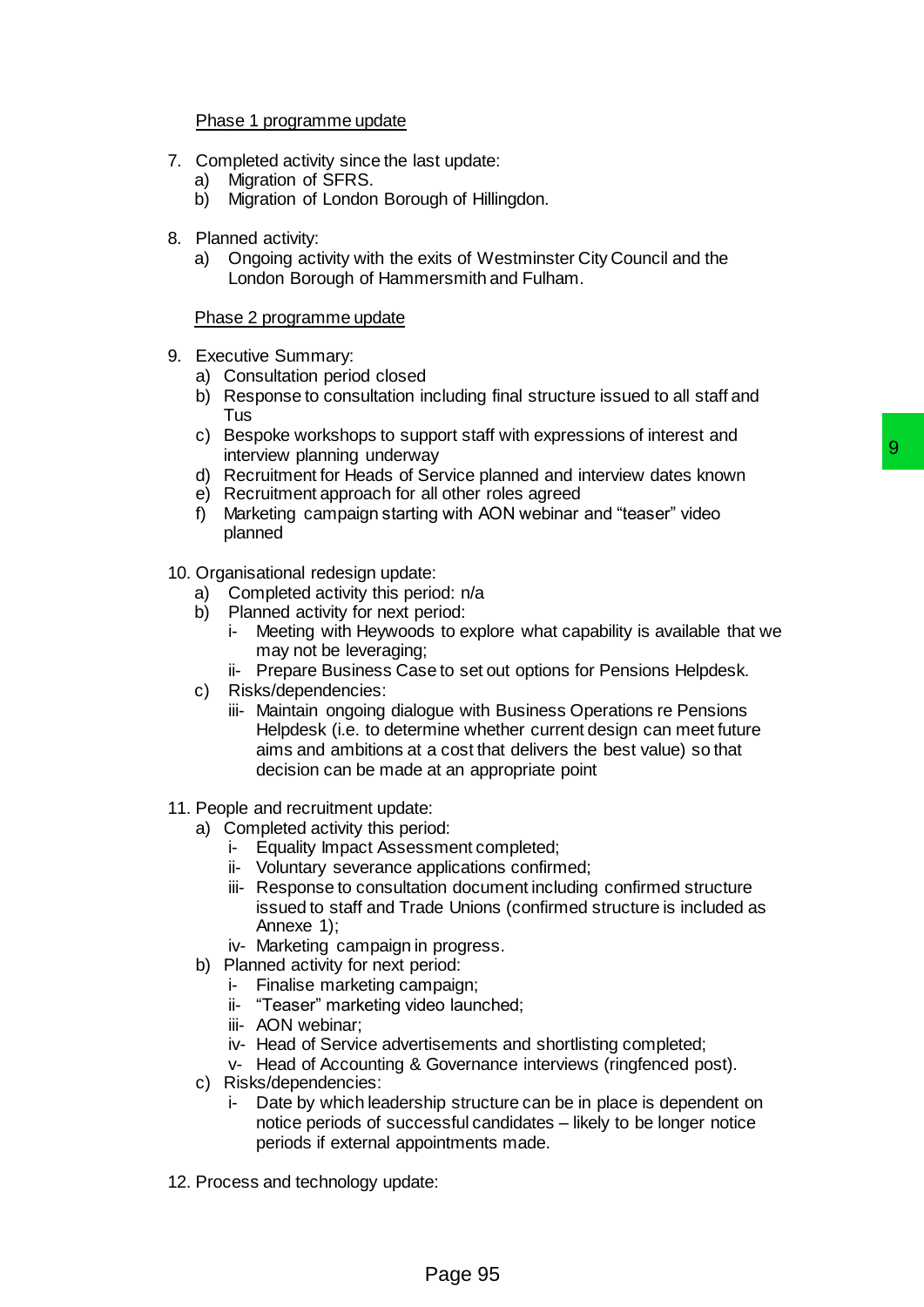- a) Completed activity this period: n/a
- b) Planned activity for next period:
	- i- Complete review of process maps and make recommendations for next steps;
	- ii- Early engagement with IT&D to ensure resource is in place when needed;
	- iii- Engagement with Heywoods to ensure leveraging capability with current system and exploring future capabilities.
- c) Risks/dependencies:
	- i- Progress and completion of process mapping could be delayed due to impact of consultation on staff leading this work.
- 13. Culture and training update:
	- a) Completed activity this period:
		- i- Work continuing with Human Resources for most appropriate approach to culture change strategy.
	- b) Planned activity for next period:
		- i- Identify resource to build new process training manuals and approach.
	- c) Risks/dependencies:
		- i- Resistance to change could undermine success of new culture.
- 14. Communication and engagement update:
	- a) Completed activity this period:
		- i- Bespoke workshops to support staff with preparing expressions of interest and interviews have been well attended with positive feedback received;
		- ii- Dedicated pensions inbox remains open for staff queries.
	- b) Planned activity for next period:
		- i- Further interview skills workshops;
		- ii- Whole of Pensions meeting to take forward BAU priorities post consultation.
	- c) Risks/dependencies: n/a

# **Administration Performance Report and Update**

### Legacy Removal

15. Surrey Pension Service procured JLT (now Mercer) to support the removal of a significant backlog in undecided leaver cases (also known as status 2s). It was agreed in 2019 that this backlog should be reduced in time for the valuation in 2022 in order to improve the accuracy of the triennial valuation. 9<br>
Processort to build new process.<br>
Processort in the dentity resource to build new process:<br>
Processes in the dentity resource to change could und<br>
14. Communication and engagement update<br>
Processes the processes of the

### **McCloud**

- 16. The government decided that the general principles apply to all public sector pension schemes and has consulted on amending the LGPS Regulations.
- 17. Employers will be required to provide additional payroll data including some pre-2014 data, which may pose challenges, in order apply the remedy.
- 18. The potential financial impact at the last valuation has been estimated by Hymans to be 0.5% of the total fund worth.

# Guaranteed Minimum Pension (GMP) Reconciliation Project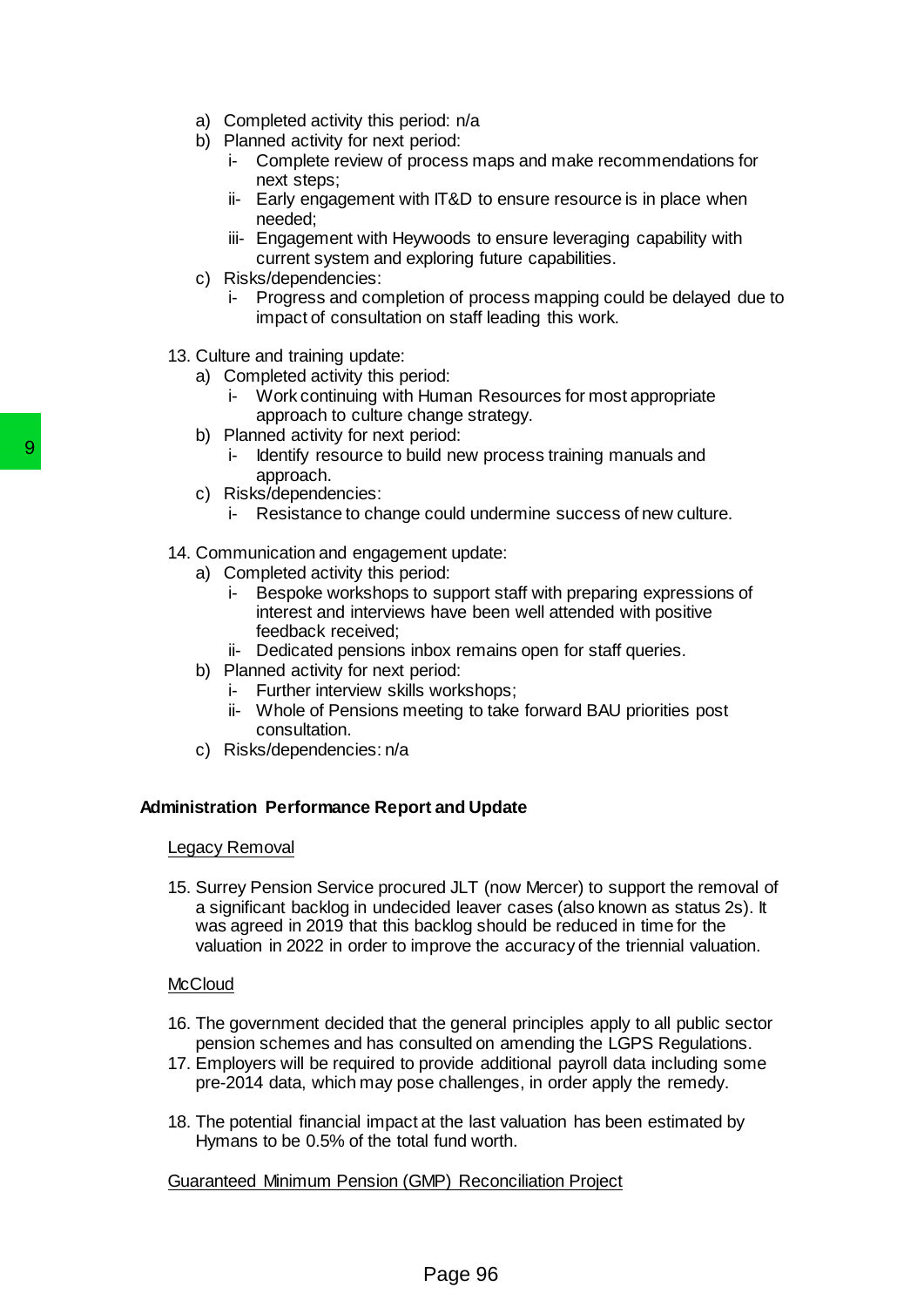- 19. Surrey Pension Service procured the service of JLT (now Mercer) to undertake the rectification of members' GMPs in line with the HMRC guidance, with a view to full rectification in the next  $9 - 12$  months.
- 20. This work should ensure that our member's GMPs are correct, resulting in fewer over/ underpayments.

#### **Performance**

- 21. Surrey Pensions Administration Team received 4,899 new KPI case in the quarter, 649 fewer than the number received between April and June 2021. However, 5,627 cases were completed during in quarter 2 compared to 5,298 cases completed in quarter 1.
- 22. The number of cases open at the end of September 2021 has fallen by 722 to 9,534 when compared to the previous quarter.
- 23. There were 6,913 cases more than six months old quarter 2 including 4,912 cases over 2 years old. It is expected that, as the London Borough Funds exit, there will be increased capacity within the team to tackle the overdue cases.
- 24. There have been improvements in Survivors' Pension Payments, Death Benefits payable and Balance of Payments all of which are KPIs set by the Pensions Regulator (tPR). These improvements are attributable to the introduction of a new method in allocating work to each Hub Team, coupled with the creation of a 5th Hub (team), by drawing members from the other 4 Hubs. **than six months old quarter 2 including 4,912**<br> **99**<br> **opected that, as the London Borough Funds**<br> **sacity within the team to tackle the overdue**<br> **ts in Survivors' Pension Payments. Death**<br> **of Payments all of which are**

#### Administration Team Update

- 25. Following discussions regarding staff productivity at the last Local Pension Board meeting, an action was taken to provide further information on Performance.
- 26. A separate team was set up to focus on project work including the London Borough exits and other projects. The existing teams are focusing on Surrey pension fund work as it becomes due for action.
- 27. The implementation of a new work allocation process has begun to improve the monthly KPIs.
- 28. There was a slight dip in the number of tasks completed in August due to staff absences (annual leave), which was higher than July.

### **Complaints**

29. During the period 1 July to 30 September 2021 a total of 10 complaints were received, a reduction from the 22 received in the previous quarter. 5 of these were responded to within the corporate service legal agreement and 5 were resolved outside that timescale.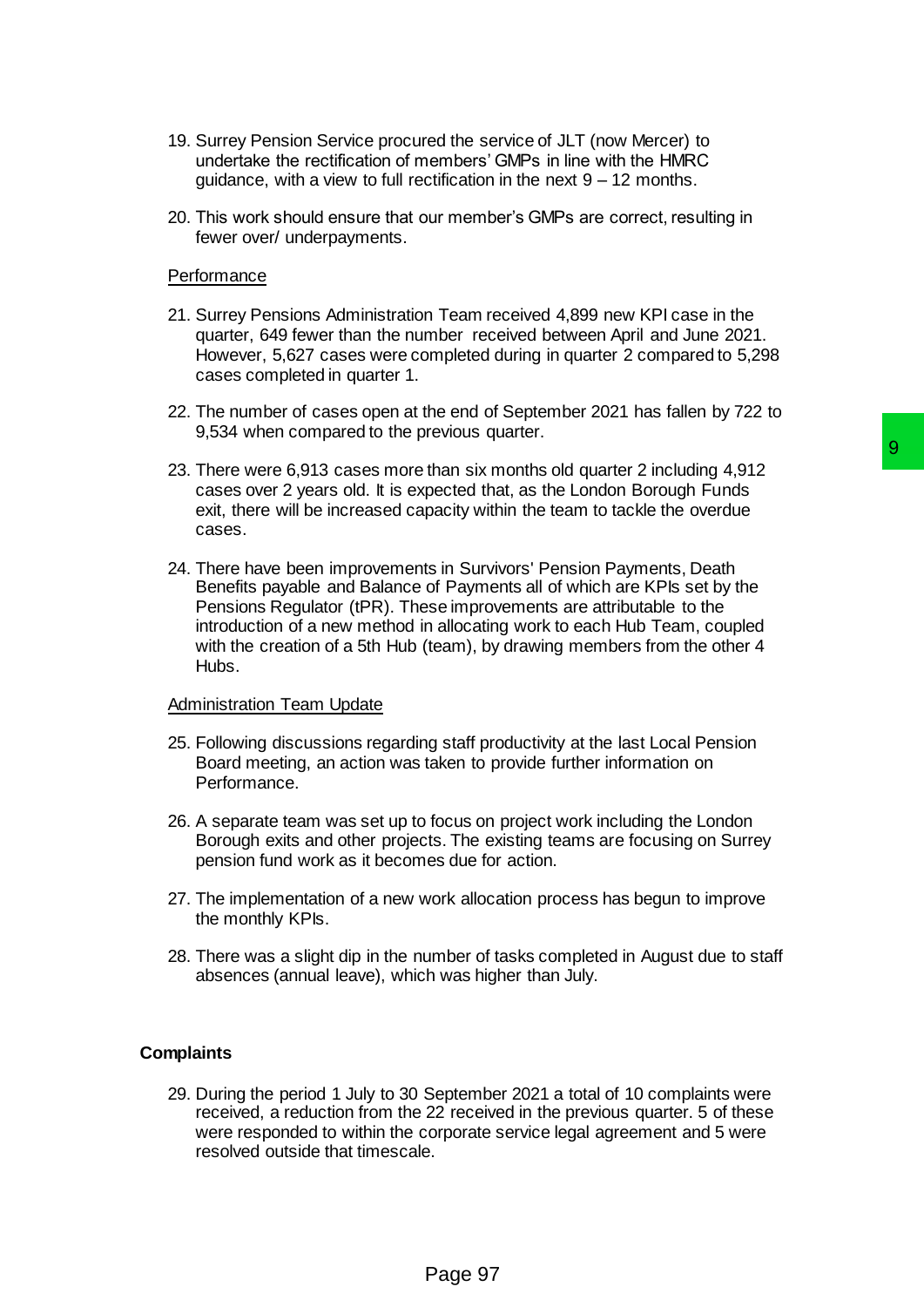30. The Board expressed an interest in receiving more insight into complaints.

Actions:

a) Officers will provide feedback on current complaints process

#### **Internal Dispute Resolution Procedure (IDRP) Appeals**

31. Two stage 1 appeals were determined, which were both declined, and one stage 2 was determined and partially upheld. Three Pensions Ombudsman cases were received in the quarter.

### **Breach of Law**

32. There were no breaches to report.

#### **Engagement and Education**

- 33. The team has built a new Employer Website supported by Surrey County Council's Digital Team. This has now gone live and was launched to scheme employers in the employer newsletter issued on 30 September. The website was trialled with the District and Borough Councils first for early sight and feedback from this tranche of employers. 33. The team has built a new Employer v<br>
Council's Digital Team. This has now got<br>
employer in the employer rewisterier is the employer molecular<br>
was trialled with the District and Borot<br>
feedback from this tranche of emp
	- 34. A new Surrey Pension Fund member website is also being developed in conjunction with Hymans who provide the website.
	- 35. Quarterly meetings are now in place with HR and Finance representatives from the District & Borough Councils, and Surrey Police.
	- 36. The Board noted its surprise that Helpdesk case handling was not provided within the integrated pension service.

Actions:

b) Officers will provide update on Helpdesk provision in future Turnaround Programme updates.

#### **Valuation 2022**

- 37. The Fund's actuary, Hymans Robertson, carries out a valuation of the Fund's assets and liabilities (currently) every three years. They set the primary and secondary contribution rates for all employers in the Fund and the accompanying investment strategy is derived from this valuation.
- 38. The next triennial valuation is due on 31 March 2022 (effective 1 April 2023) and the project timeline for the next valuation runs from July 2021 to April 2023.
- 39. Members of the Committee will be provided with training on the valuation process by the Fund actuary.
- 40. Officers will work with Hymans to refine this plan and report regularly on progress towards the valuation to the Board.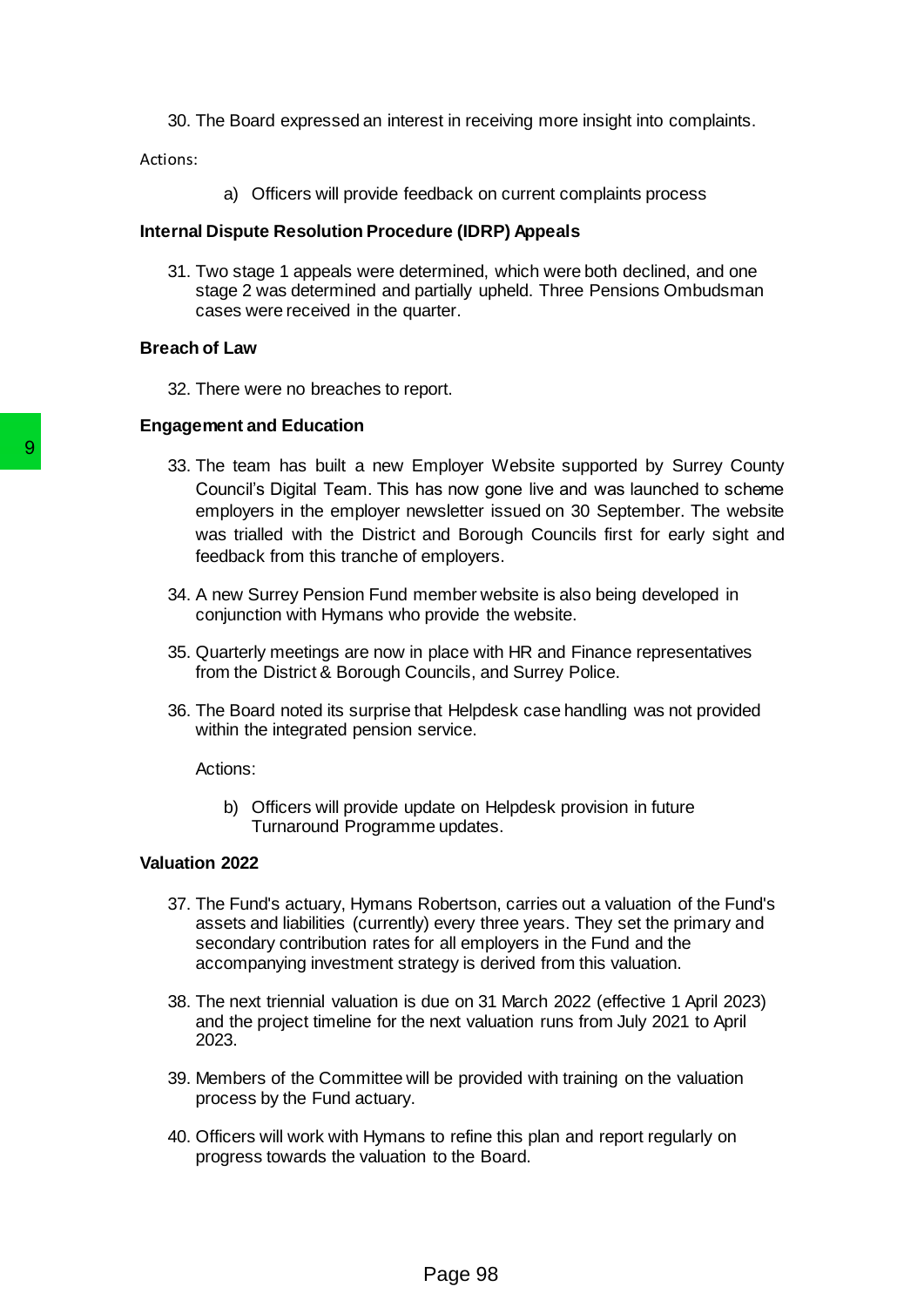# **Compliance with the Pension Regulator's Code (tPR) of Practice 14**

- 41. Compliance with the Pension Regulator's Code of Practice 14 gives assurance that the Fund has effective processes and practices in place for the administration of the Pension Fund.
- 42. Although tPR consulted on introducing a Single Code of Practice in 2021, it has been paused following mixed feedback and it is not expected to be implemented until late summer 2022.
- 43. The Compliance checklist shows Surrey Pension Fund's progress on 'Partially' complete sections of TPR Code of Practice no 14 and whether further actions are required. The Fund is compliant in most areas; however, there are some where the Fund is making progress towards being able to demonstrate full compliance and they will be prioritised.

### **Draft Annual Report and Statement of Accounts**

- 44. The external auditor is required to report on the Pension Fund Financial Statements. During the external audit, Grant Thornton identified some inconsequential issues, which led to minor amendments being made to the 2020/21 draft financial statements and related notes to the accounts. 9<br>
20 to report on the Pension Fund Financial<br>
al audit, Grant Thomton identified some<br>
bled to minor amendments being made to the<br>
ents and related notes to the accounts.<br>
Ints were presented to the Pension Fund<br>
approved
- 45. The draft Pension Fund Accounts were presented to the Pension Fund Committee in July 2021. They approved the draft accounts subject to them being fully audited.
- 46. The Final Pension Fund Accounts along with the Council Accounts will be presented to the Audit and Governance Committee.

### **Risk Registers 2021-22 Quarter**

47. The Senior Finance Manager (Pensions) explained that Surrey is considering replacing the Treasury's Orange Book model of risk management and relacing with a different method.

Action:

a) The Chair to further explore the risk methodology.

### **CONSULTATION:**

48. The Chairman of the Pension Fund Committee has been consulted on this report.

### **RISK MANAGEMENT AND IMPLICATIONS:**

49. Risk related issues have been discussed and are included within the report.

# **FINANCIAL AND VALUE FOR MONEY IMPLICATIONS**

50. The performance of the Pensions Administration function does present potential financial and value for money implications to the Pension Fund. The monitoring of these implications is discussed within the report.